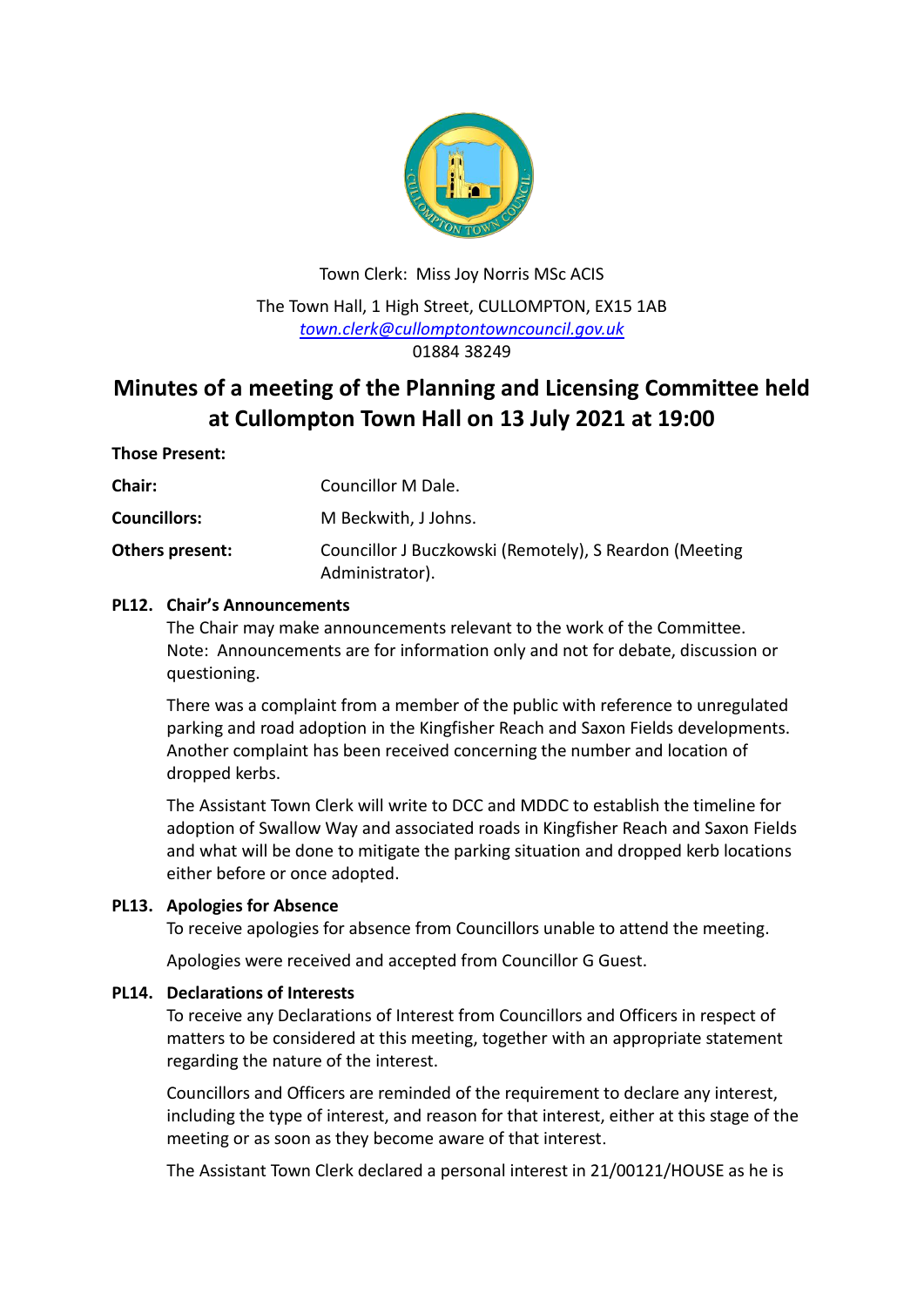known to the applicants.

## **PL15. Public Participation**

15 minutes is set aside at the beginning of the meeting to enable members of the public to raise matters which are relevant to the work of the Committee. Up to 3 minutes is allowed for each question. It may not be possible to reply straightaway and the question may only be noted and a written response sent at a later date.

## **PL16. Minutes**

To approve the Minutes of the Planning and Licensing Committee that was held on 8 June 2021.

**Resolved** that the Minutes of the Planning and Licensing Committee held on 8 June 2021 are adopted as a true and correct record of the meeting and signed as such.

## **PL17. Planning Matters**

To consider and make comment on the following planning applications received by the Planning Authority and available to view on the Planning Portal:

a. 2 Colebrooke Lane, Cullompton [\(21/00829/HOUSE\)](https://planning.middevon.gov.uk/online-applications/applicationDetails.do?activeTab=documents&keyVal=QS9VIZKS05K00). Installation of dormer window on front elevation to create room in roof.

**Resolved** that planning application 21/00829/HOUSE is NOT SUPPORTED in view of the fact that the garden next door is overlooked and that the proposed dormer windows are both the only dormers on that terrace of dwellings and are out of scale with the dwelling itself.

b. Court House Cottage, Station Road, Cullompton [\(21/00945/FULL\)](https://planning.middevon.gov.uk/online-applications/applicationDetails.do?activeTab=documents&keyVal=QT8OTXKS07T00). Erection of extensions.

**Resolved** that planning application 21/00945/FULL is SUPPORTED.

c. Kirkdale, Stoneyford, Cullompton [\(21/00121/HOUSE\)](https://planning.middevon.gov.uk/online-applications/applicationDetails.do?activeTab=documents&keyVal=QNHFAXKS07T00). Erection of first floor extension, change of flat room to pitched roof, and increase pitch of garage roof.

**Resolved** that planning application 21/00121/HOUSE is SUPPORTED.

d. Willowbank Primary School, Cullompton [\(21/01115/FULL\)](https://planning.middevon.gov.uk/online-applications/applicationDetails.do?activeTab=documents&keyVal=QUE3NRKS04G00). Erectiion of a single classroom extension with link corridor.

**Resolved** that planning application 21/01115/FULL is SUPPORTED.

#### **PL18. Buildings at Risk Survey and Register**

To consider which, if any, historic buildings (pre-1948) in Cullompton Parish cause concern in terms of their condition.

The following historic buildings are considered to be at risk:

- Two, semi-detached, dwellings between Exeter Road Garage and the Old Tannery.
- The Manor Hotel (2-4 Fore Street, Cullompton).
- Moonlight/Pizza and the former Photographic Shop (39 and 41 Fore Street, Cullompton).